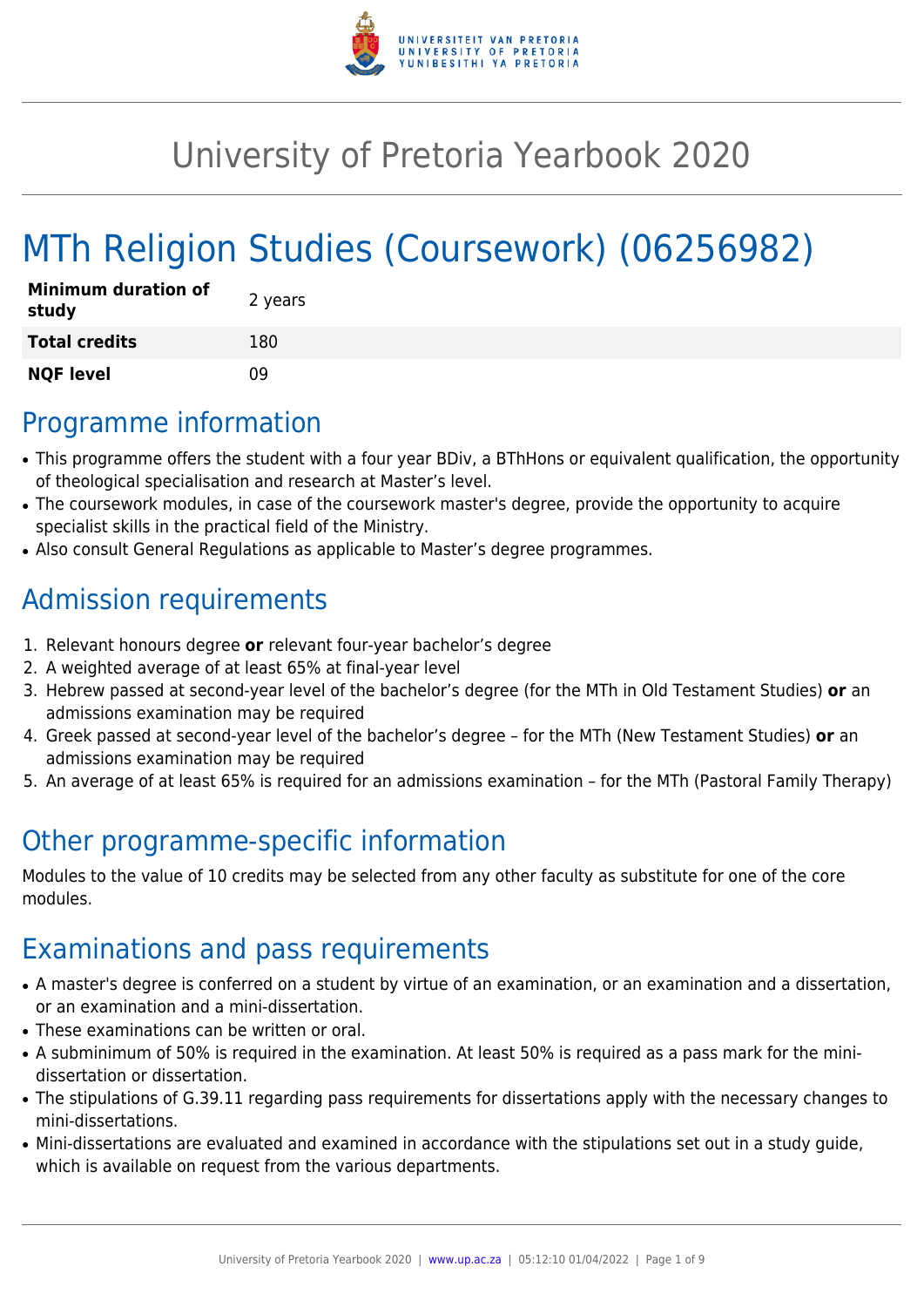

# Research information

# **Article for publication**

- Unless Senate, on the recommendation of the supervisor, decides otherwise, a student, before or on submission of a dissertation, must submit at least one draft article for publication in a recognized academic journal and in the case of a thesis, must submit proof of submission of an article issued by an accredited journal, to the Head: Student Administration.
- The draft or submitted article, as the case may be, should be based on the research that the student has conducted for the dissertation/thesis and be approved by the supervisor if the supervisor is not a co-author.
- The supervisor shall be responsible for ensuring that the paper is taken through all the processes of revision and resubmission, as may be necessary. Conferment of the degree may be made subject to compliance with the stipulations of this regulation.

#### **Mini-dissertation**

The proposed title of the mini-dissertation must be submitted for approval to the Research Committee via the Supervisor and the relevant head of department before a student may commence with the research.

# Pass with distinction

In order to pass with distinction, a weighted average (GPA) of at least 75% in the examination of the coursework and 75% for the mini-dissertation must be obtained.

# General information

### **Registration for postgraduate programmes**

# **1. Concurrent registration for a second postgraduate programme**

No student is allowed to register for more than one postgraduate programme concurrently, except where the student's academic record warrants it and with the Dean's approval. Continuation of study for the second postgraduate programme will be subject to favourable progress reported by the heads of department in the Faculty of Theology. However, no student will be allowed to participate in examinations for a second postgraduate programme in another faculty during the examinations of the Faculty of Theology.

# **2. Renewal of registration**

Students of the University are registered for one year of study. After an academic year has expired, students wishing to continue their studies at the University must renew their registration and pay such fees for renewal of registration as prescribed.

No interruption may occur in a postgraduate student's registration for a postgraduate study programme. Should a student interrupt his/her studies, such a student will upon re-registration be liable for the full fees applicable to the degree programme.

If a student interrupts registration for the postgraduate programme and it is not renewed within four years of the first registration, the credits obtained will no longer be valid. The student should repeat the modules already passed.

A student for an honours degree must complete his or her studies within two years. Under special circumstances, the Dean, on the recommendation of the relevant head of department, may give approval for a limited fixed extension of this period.

A master's degree is conferred on a student only if at least one year has expired after obtaining the qualifications required for master's study.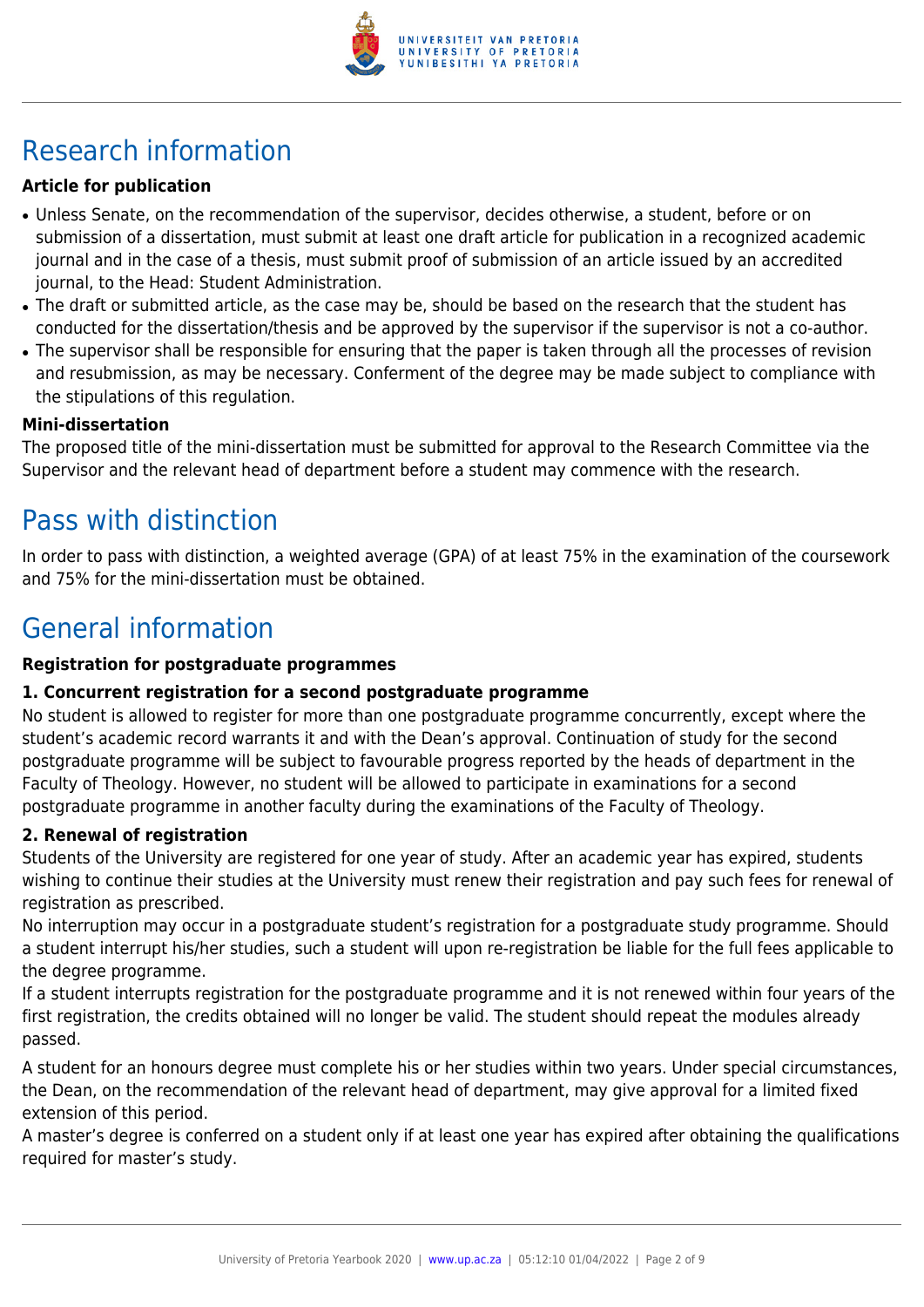

A doctorate is conferred on a student only if at least 12 months since registration for the doctorate at this University have expired. Subject to other faculty regulations, a student for a doctorate must complete his or her studies within three years after first registering for the degree. Under special circumstances, the Dean, on the recommendation of the relevant head of department, may give approval for a limited fixed extension of this period.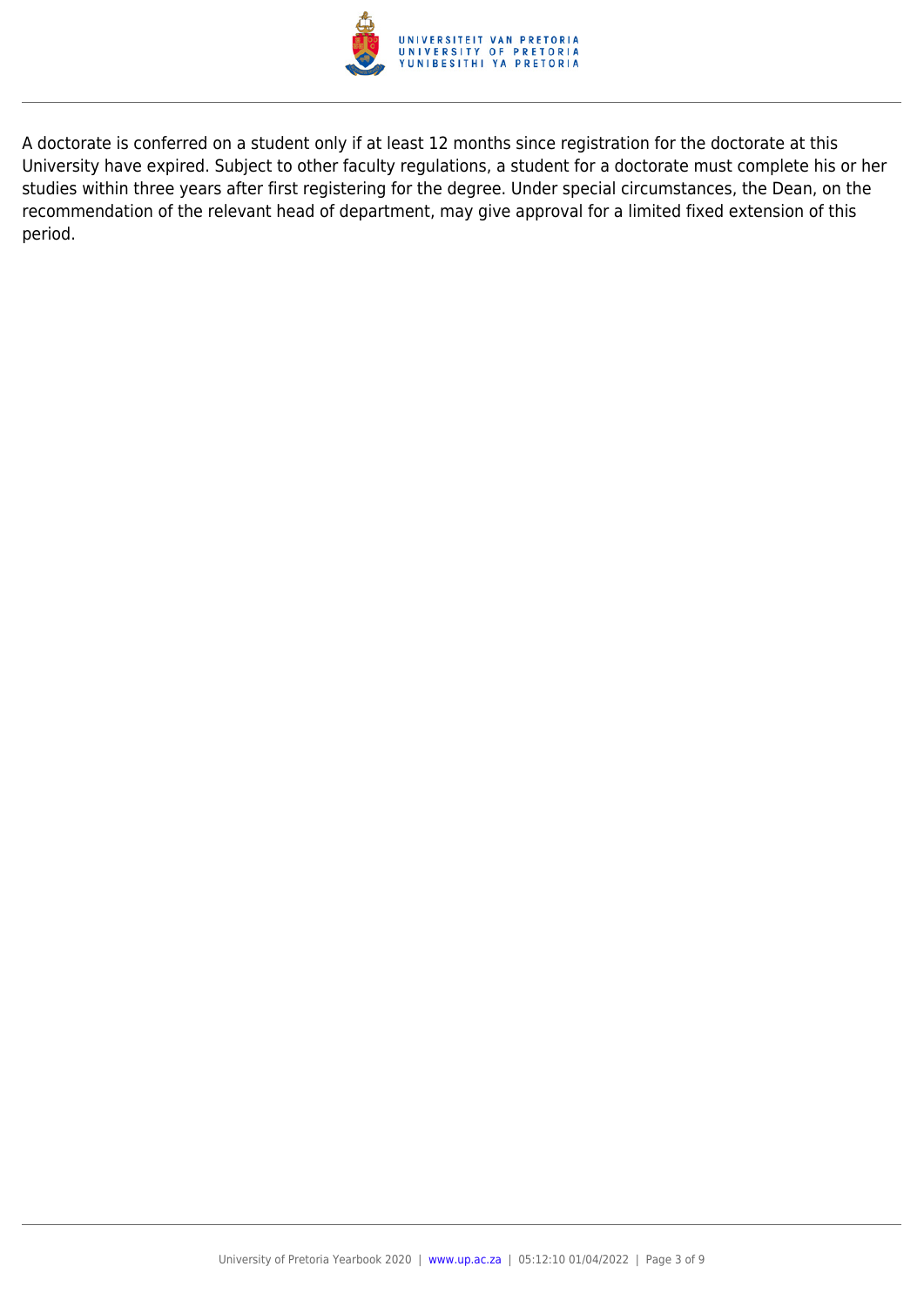

# Curriculum: Year 1

**Minimum credits: 90**

# **Core modules**

# **Research methodology 813 (BYB 813)**

| <b>Module credits</b>         | 20.00                          |
|-------------------------------|--------------------------------|
| <b>Prerequisites</b>          | No prerequisites.              |
| <b>Contact time</b>           | 1 seminar per week             |
| <b>Language of tuition</b>    | Module is presented in English |
| <b>Department</b>             | <b>Religion Studies</b>        |
| <b>Period of presentation</b> | Year                           |
| <b>Module content</b>         |                                |

Study of the scientific research process (methodology).

# **Mini-dissertation: Biblical and religious studies 893 (BYB 893)**

| <b>Module credits</b>         | 90.00                          |
|-------------------------------|--------------------------------|
| <b>Prerequisites</b>          | No prerequisites.              |
| Language of tuition           | Module is presented in English |
| <b>Department</b>             | <b>Religion Studies</b>        |
| <b>Period of presentation</b> | Year                           |

#### **Module content**

Mini-dissertation on a theme chosen in collaboration with the department which relates to one of the modules that are studied in the programme, constituting 7 000-10 000 words written under supervision of a supervising lecturer. The study entails scholastic and advanced research of a selected specialist area. Planning, researching and managing processes within broad parameters and functions are required. Use of computer programs for analysis and report writing. Complete accountability for achieving and evaluating personal and/or group output. Entry to doctoral and further research education, and to research-based occupations.

# **Elective modules**

#### **Hermeneutics 823 (BYB 823)**

| <b>Module credits</b>         | 10.00                          |
|-------------------------------|--------------------------------|
| <b>Prerequisites</b>          | No prerequisites.              |
| <b>Contact time</b>           | 1 lecture per week             |
| <b>Language of tuition</b>    | Module is presented in English |
| <b>Department</b>             | <b>Religion Studies</b>        |
| <b>Period of presentation</b> | Year                           |
|                               |                                |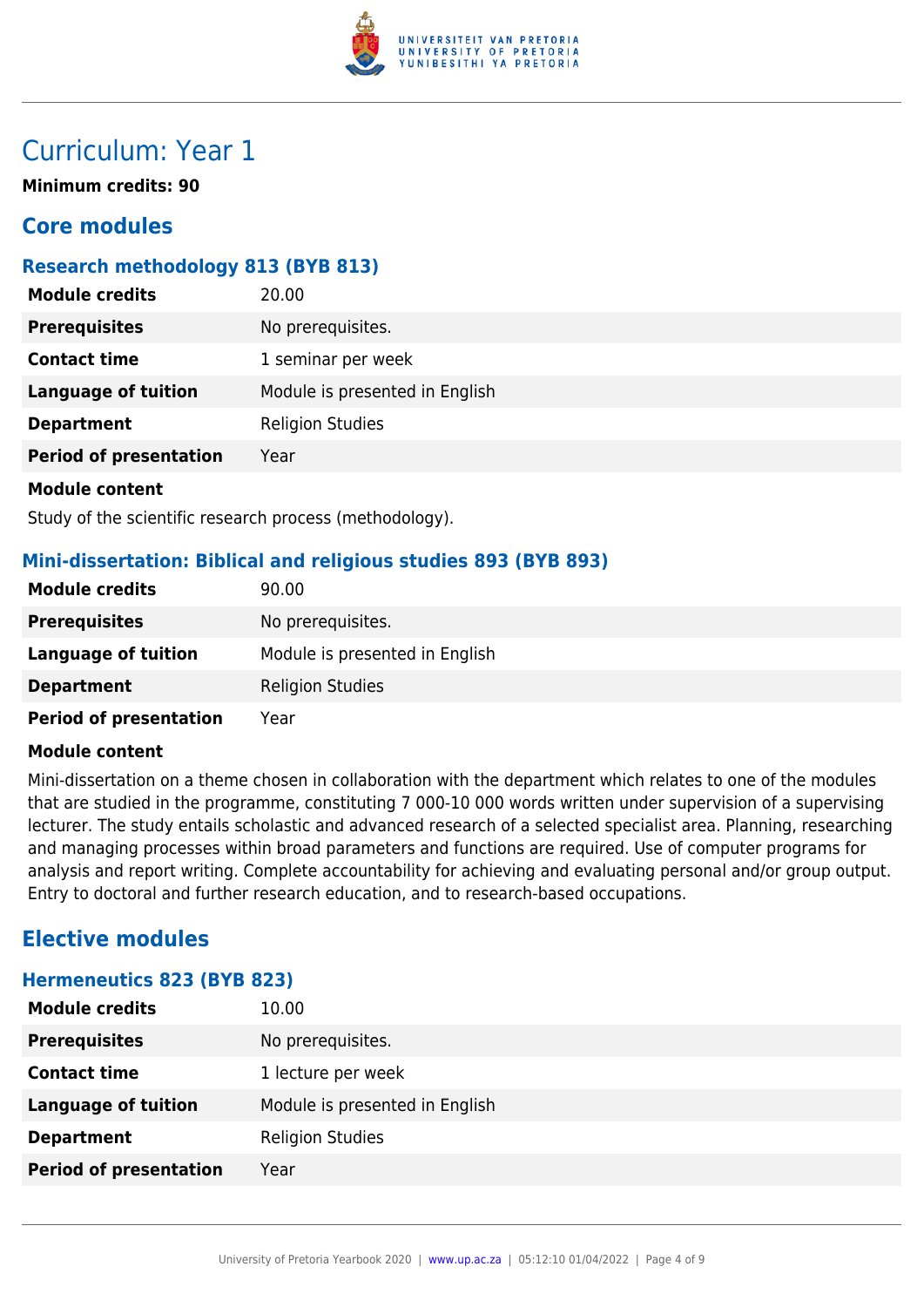

Theory of Biblical interpretations and the practical application thereof.

# **Biblical archaeology 833 (BYB 833)**

| <b>Module credits</b>         | 10.00                          |
|-------------------------------|--------------------------------|
| <b>Prerequisites</b>          | No prerequisites.              |
| <b>Contact time</b>           | 1 lecture per week             |
| <b>Language of tuition</b>    | Module is presented in English |
| <b>Department</b>             | <b>Religion Studies</b>        |
| <b>Period of presentation</b> | Year                           |
|                               |                                |

#### **Module content**

Study of the principles of this discipline as well as study of selected excavations in the lands of the Bible.

# **History and historiography 843 (BYB 843)**

| <b>Module credits</b>         | 10.00                               |
|-------------------------------|-------------------------------------|
| <b>Prerequisites</b>          | No prerequisites.                   |
| <b>Contact time</b>           | 1 lecture per week                  |
| Language of tuition           | Module is presented in English      |
| <b>Department</b>             | Old Testament and Hebrew Scriptures |
| <b>Period of presentation</b> | Year                                |

#### **Module content**

Study of the principles of Biblical historiography as such and the study of the characteristics of historical texts in the Bible.

# **Religious studies 853 (BYB 853)**

| <b>Module credits</b>         | 10.00                          |
|-------------------------------|--------------------------------|
| <b>Prerequisites</b>          | No prerequisites.              |
| <b>Contact time</b>           | 1 lecture per week             |
| <b>Language of tuition</b>    | Module is presented in English |
| <b>Department</b>             | <b>Religion Studies</b>        |
| <b>Period of presentation</b> | Year                           |

#### **Module content**

Study of Judaism, Islam, Hinduism, Buddhism and African religions.

# **Exegesis 863 (BYB 863)**

**Module credits** 10.00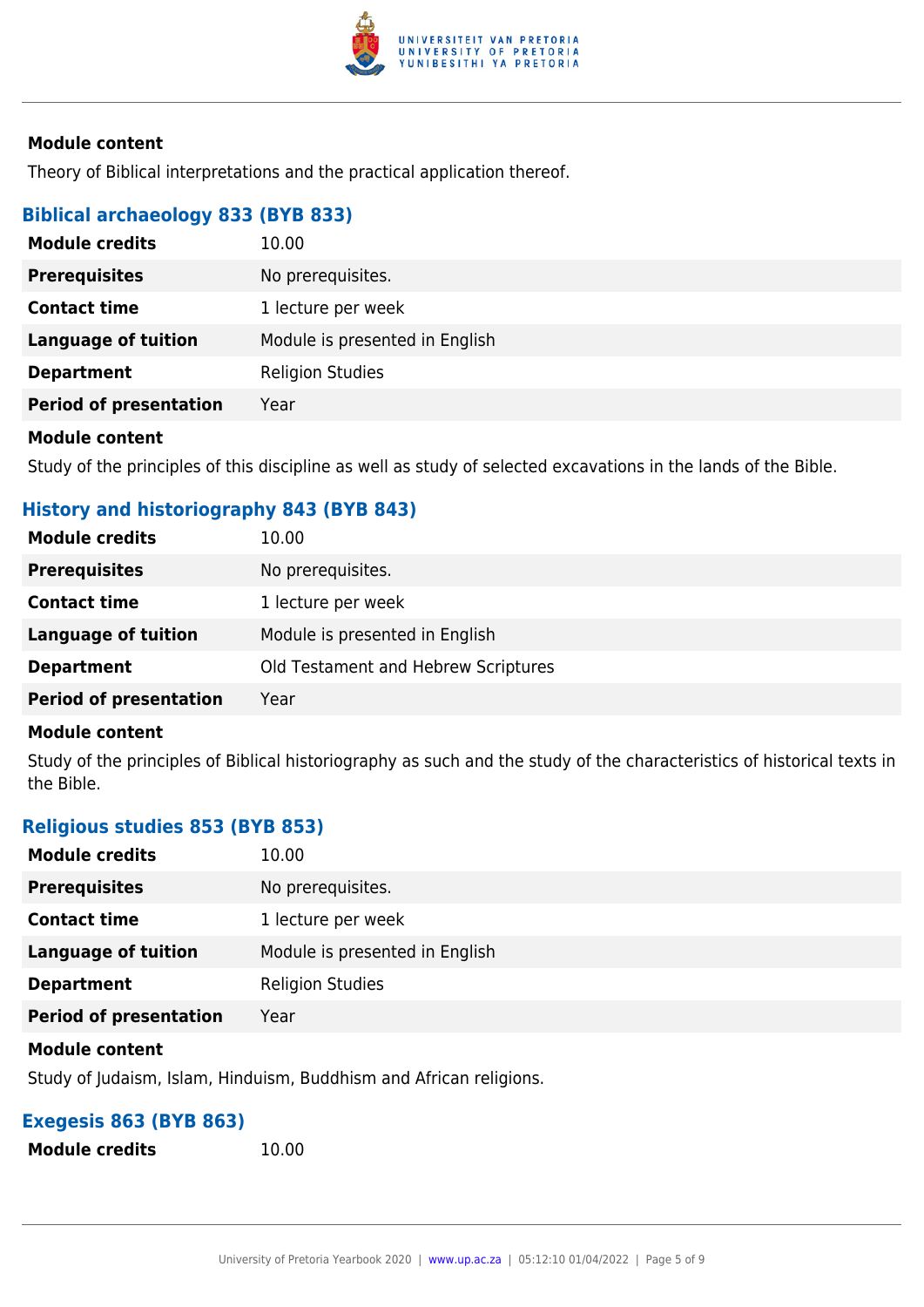

| <b>Prerequisites</b>          | No prerequisites.                    |
|-------------------------------|--------------------------------------|
| <b>Contact time</b>           | 1 lecture per week                   |
| Language of tuition           | Module is presented in English       |
| <b>Department</b>             | New Testament and Related Literature |
| <b>Period of presentation</b> | Year                                 |

Study of the principles of exegesis as well as practical exegesis of selected texts of the Old and New Testaments.

# **Theology 873 (BYB 873)**

| <b>Module credits</b>         | 10.00                          |
|-------------------------------|--------------------------------|
| <b>Prerequisites</b>          | No prerequisites.              |
| <b>Contact time</b>           | 1 lecture per week             |
| <b>Language of tuition</b>    | Module is presented in English |
| <b>Department</b>             | <b>Religion Studies</b>        |
| <b>Period of presentation</b> | Year                           |
|                               |                                |

#### **Module content**

Study of Old and New Testament theology.

# **Biblical ethics 883 (BYB 883)**

| <b>Module credits</b>         | 10.00                          |
|-------------------------------|--------------------------------|
| <b>Prerequisites</b>          | No prerequisites.              |
| <b>Contact time</b>           | 1 lecture per week             |
| <b>Language of tuition</b>    | Module is presented in English |
| <b>Department</b>             | <b>Religion Studies</b>        |
| <b>Period of presentation</b> | Year                           |

#### **Module content**

Study of the values and ethical institutions in the time of the Bible as well as practical application in the modern context .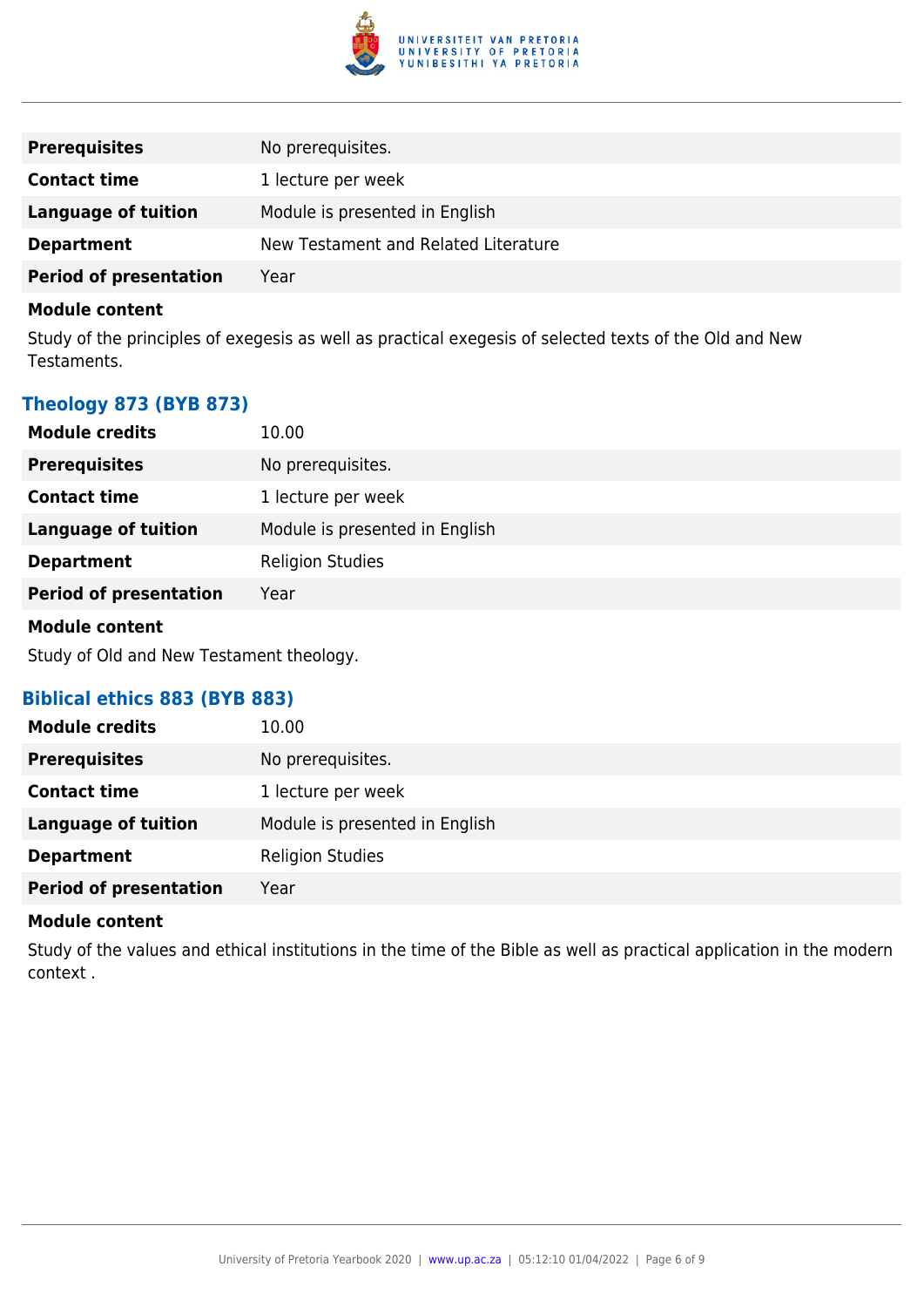

# Curriculum: Final year

**Minimum credits: 90**

# **Core modules**

# **Research methodology 813 (BYB 813)**

| <b>Module credits</b>         | 20.00                          |
|-------------------------------|--------------------------------|
| <b>Prerequisites</b>          | No prerequisites.              |
| <b>Contact time</b>           | 1 seminar per week             |
| <b>Language of tuition</b>    | Module is presented in English |
| <b>Department</b>             | <b>Religion Studies</b>        |
| <b>Period of presentation</b> | Year                           |
| <b>Module content</b>         |                                |

Study of the scientific research process (methodology).

# **Mini-dissertation: Biblical and religious studies 893 (BYB 893)**

| <b>Module credits</b>         | 90.00                          |
|-------------------------------|--------------------------------|
| <b>Prerequisites</b>          | No prerequisites.              |
| Language of tuition           | Module is presented in English |
| <b>Department</b>             | <b>Religion Studies</b>        |
| <b>Period of presentation</b> | Year                           |

#### **Module content**

Mini-dissertation on a theme chosen in collaboration with the department which relates to one of the modules that are studied in the programme, constituting 7 000-10 000 words written under supervision of a supervising lecturer. The study entails scholastic and advanced research of a selected specialist area. Planning, researching and managing processes within broad parameters and functions are required. Use of computer programs for analysis and report writing. Complete accountability for achieving and evaluating personal and/or group output. Entry to doctoral and further research education, and to research-based occupations.

# **Elective modules**

#### **Hermeneutics 823 (BYB 823)**

| <b>Module credits</b>         | 10.00                          |
|-------------------------------|--------------------------------|
| <b>Prerequisites</b>          | No prerequisites.              |
| <b>Contact time</b>           | 1 lecture per week             |
| <b>Language of tuition</b>    | Module is presented in English |
| <b>Department</b>             | <b>Religion Studies</b>        |
| <b>Period of presentation</b> | Year                           |
|                               |                                |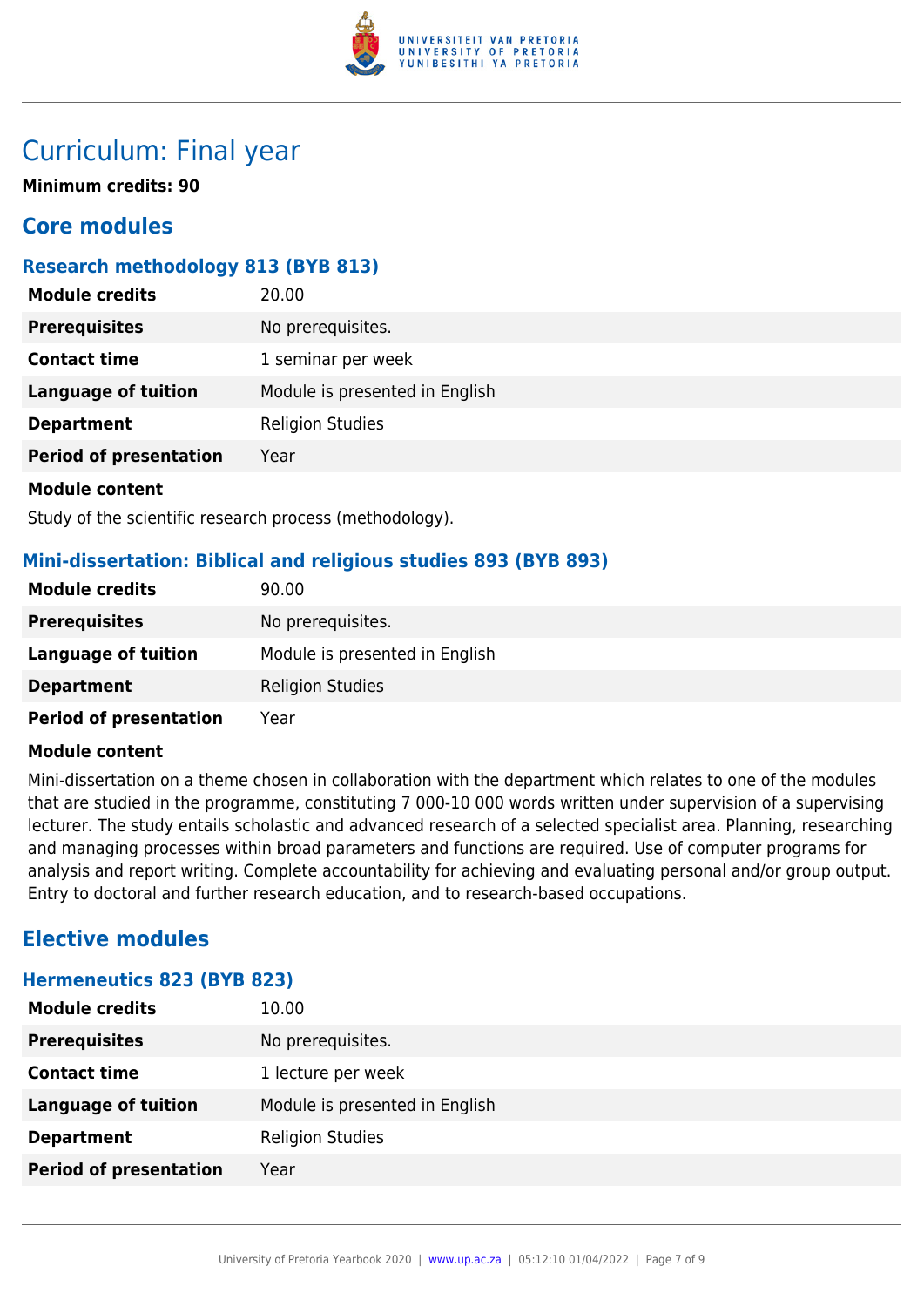

Theory of Biblical interpretations and the practical application thereof.

# **Biblical archaeology 833 (BYB 833)**

| <b>Module credits</b>         | 10.00                          |
|-------------------------------|--------------------------------|
| <b>Prerequisites</b>          | No prerequisites.              |
| <b>Contact time</b>           | 1 lecture per week             |
| <b>Language of tuition</b>    | Module is presented in English |
| <b>Department</b>             | <b>Religion Studies</b>        |
| <b>Period of presentation</b> | Year                           |
|                               |                                |

#### **Module content**

Study of the principles of this discipline as well as study of selected excavations in the lands of the Bible.

# **History and historiography 843 (BYB 843)**

| <b>Module credits</b>         | 10.00                               |
|-------------------------------|-------------------------------------|
| <b>Prerequisites</b>          | No prerequisites.                   |
| <b>Contact time</b>           | 1 lecture per week                  |
| Language of tuition           | Module is presented in English      |
| <b>Department</b>             | Old Testament and Hebrew Scriptures |
| <b>Period of presentation</b> | Year                                |

#### **Module content**

Study of the principles of Biblical historiography as such and the study of the characteristics of historical texts in the Bible.

#### **Religious studies 853 (BYB 853)**

| <b>Module credits</b>         | 10.00                          |
|-------------------------------|--------------------------------|
| <b>Prerequisites</b>          | No prerequisites.              |
| <b>Contact time</b>           | 1 lecture per week             |
| <b>Language of tuition</b>    | Module is presented in English |
| <b>Department</b>             | <b>Religion Studies</b>        |
| <b>Period of presentation</b> | Year                           |

#### **Module content**

Study of Judaism, Islam, Hinduism, Buddhism and African religions.

# **Exegesis 863 (BYB 863)**

**Module credits** 10.00